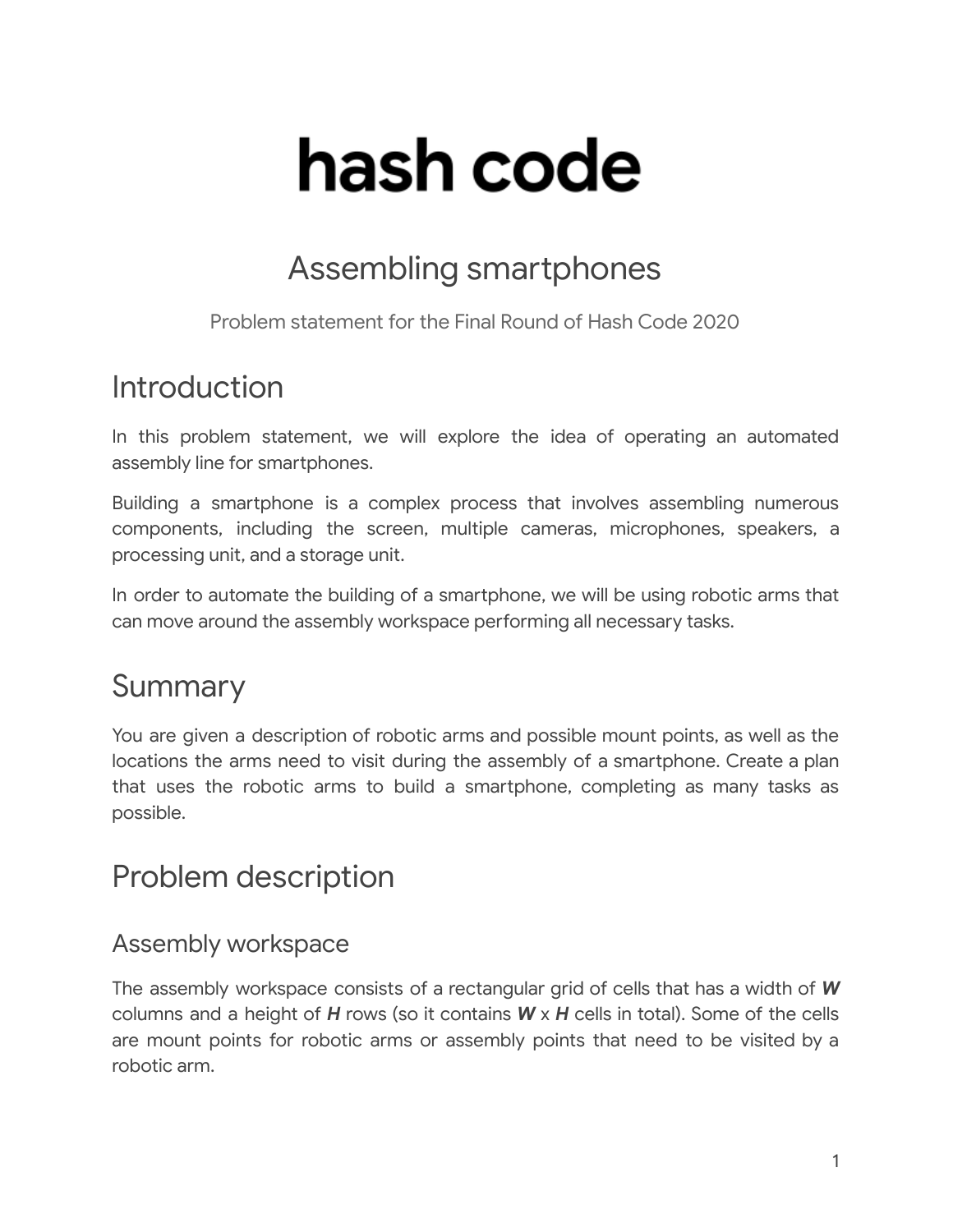### Mount points

Mount points are cells that can be used as the initial positions of a robotic arm. At most one robotic arm can be mounted in any single mount point.

#### Robotic arms

There are *R* robotic arms that can be used for the assembly. Each robotic arm has to be installed at a mount point and is equipped with a gripper. Initially, the gripper of each robotic arm is in the same cell as the mount point of the arm.



Robotic arms can move the gripper and expand to one of the four neighbouring cells (up/down/right/left - not diagonally). Robotic arms can **expand** as far as needed inside the assembly workspace. Robotic arms can also **retract**, moving the gripper back into the previous cell occupied by the robotic arm, and toward the direction of the mount point. Robotic arms can also **wait** in place without moving (for example, waiting to expand until a neighboring cell becomes free).

Robotic arms cannot expand into a cell that is already occupied by a robotic arm (be it a different robotic arm or the same robotic arm) or a mount point, even if there is no arm mounted there. However, an arm can expand to a cell that is currently occupied by the gripper of another robot, if that gripper retracts at the same time. Robotic arms cannot expand outside the grid of the assembly workspace. Robotic arms *can* expand to any other cell (not occupied by a robotic arm and not containing a mount point), including cells that contain assembly points (visiting assembly points is, indeed, the goal of their movement).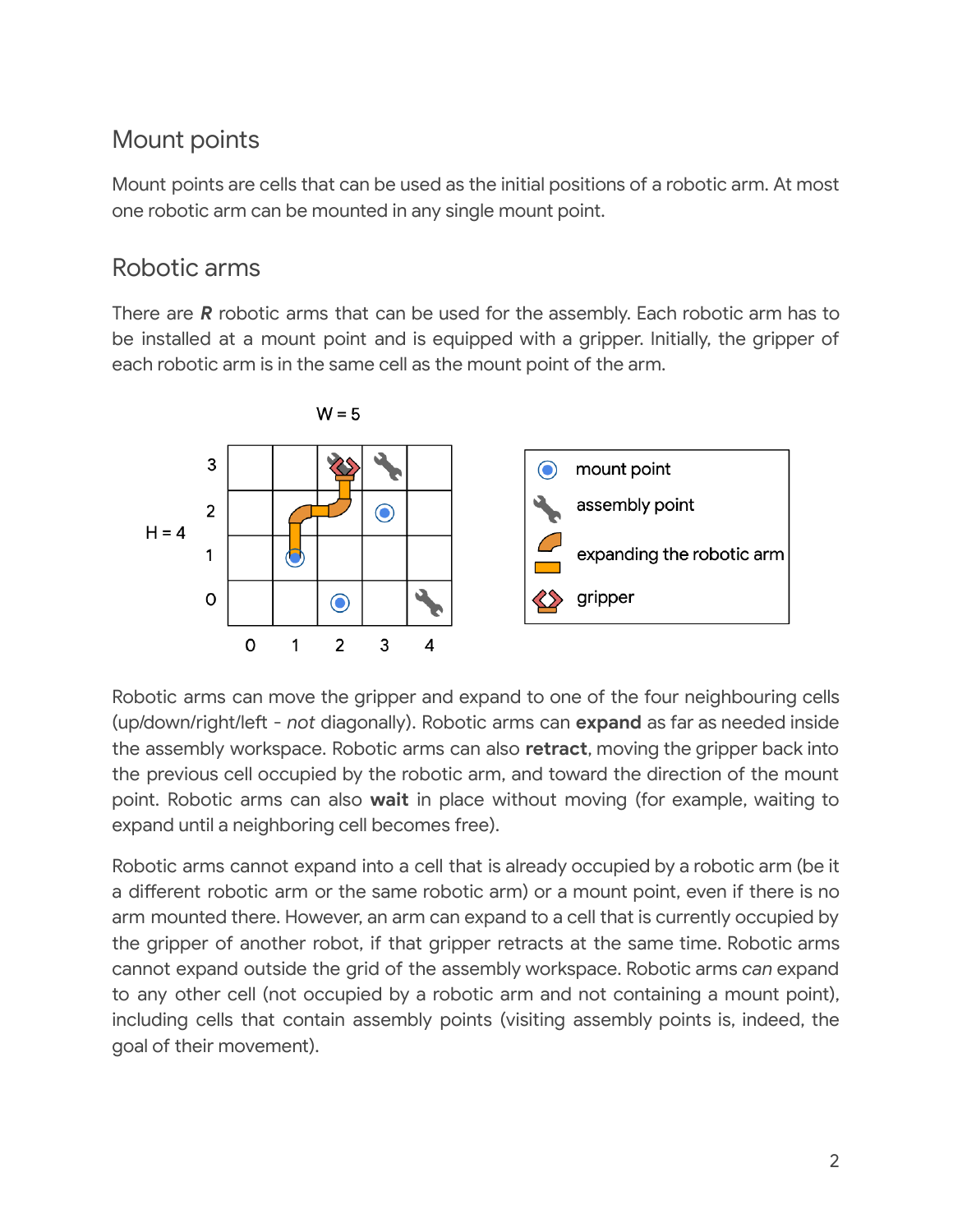

**Figure.** The robotic arm mounted at [1, 1] can stay at its current position [2, 2], retract to [1, 2], or expand upwards [2, 3]: The assembly point at [2, 3] is not blocking it. However, it cannot go down to [2, 1], as this cell is occupied by another robotic arm (assuming the other robotic arm doesn't retract), and it cannot go right [3, 2] as this cell is a mount point.



**Figure.** However, if the robotic arm mounted at [2, 0] retracts, then the one mounted at [1, 1] can now expand to position [2, 1]

#### Steps

The entire assembly process proceeds in *L* steps ("step" here is a unit of time). In each step, each arm can make at most one movement (expanding or retracting the gripper by one cell).

#### Assembly points and tasks

You are given a list of *T* tasks that should be completed by the robotic arms. Each task has a score awarded for completing it. Each task can only be completed once, but you do not need to complete all tasks.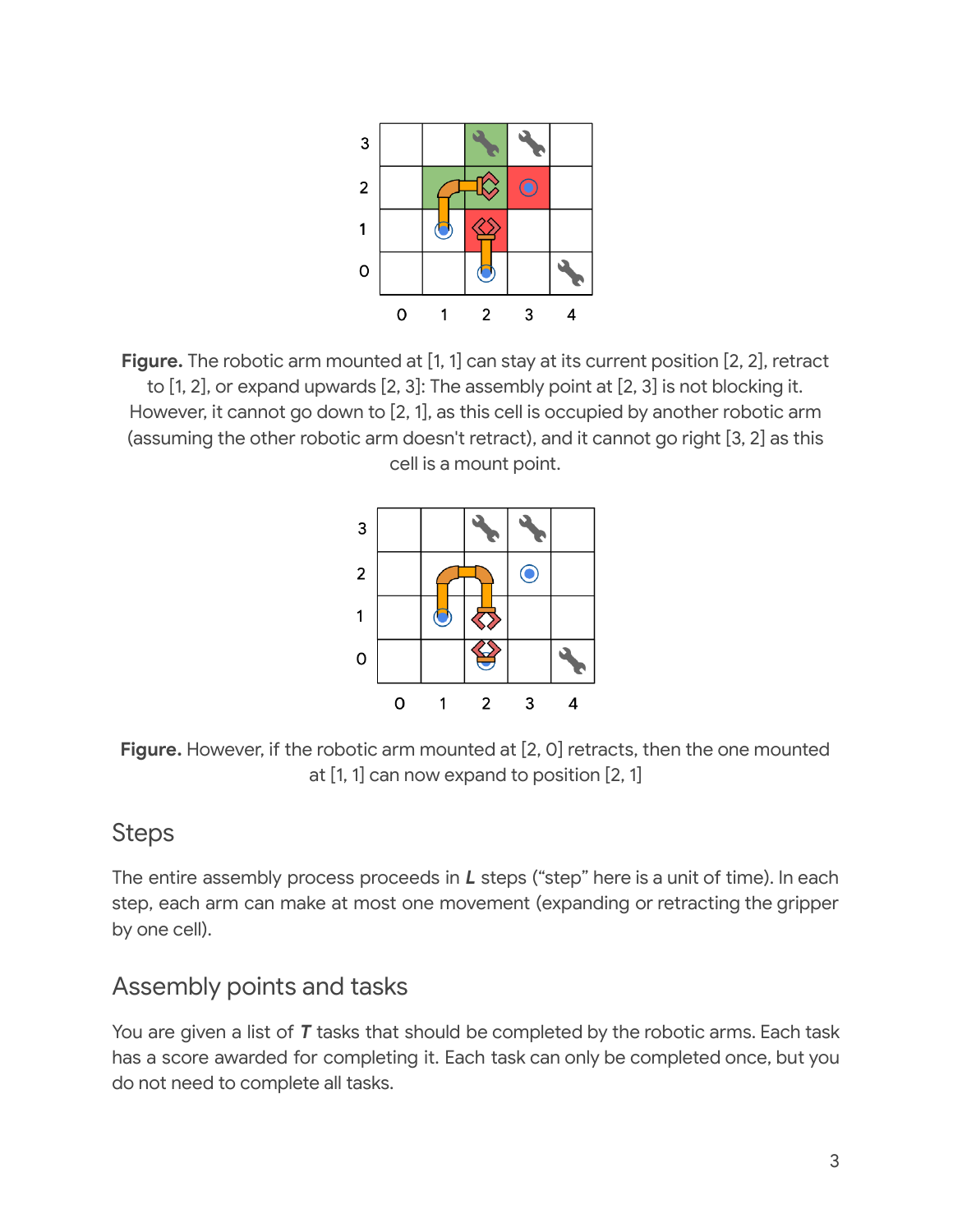Each task consists of one or more assembly points that need to be visited **in the given order** by a single robotic arm. The same assembly point may appear in the description of multiple tasks, and may appear multiple times in the description of a single task. An assembly point will never be in the same cell as a mount point.

Each robotic arm can only work on **one task at a time** (i.e. it cannot start a new task before finishing the current task). If needed, it can still visit assembly points not related to the current task (see the example below).

For **example**, if there are two tasks:

- $\bullet$  task 0 with 2 assembly points:  $[0,0]$ ,  $[0,2]$
- task 1 with 1 assembly point: [0, 1]

A robotic arm that visits cells [0, 0], [0, 1], [0, 2] to complete task 0, still needs to move the gripper back to [0, 1] to complete task 1 afterwards, even though this arm visited this cell already while working on task 0.



**Figure.** The green assembly points need to be visited for task 0. Even though the gripper also visits the assembly point at [0, 1], this does not count toward completing task 1, because the arm was working on task 0 when the gripper was in [0, 1].

The work of the gripper in an assembly point doesn't take any additional steps to complete. Note that this also means that if a task's final assembly point is the same as the first assembly point of another task, an arm can work on both tasks while being at that point, during the same step.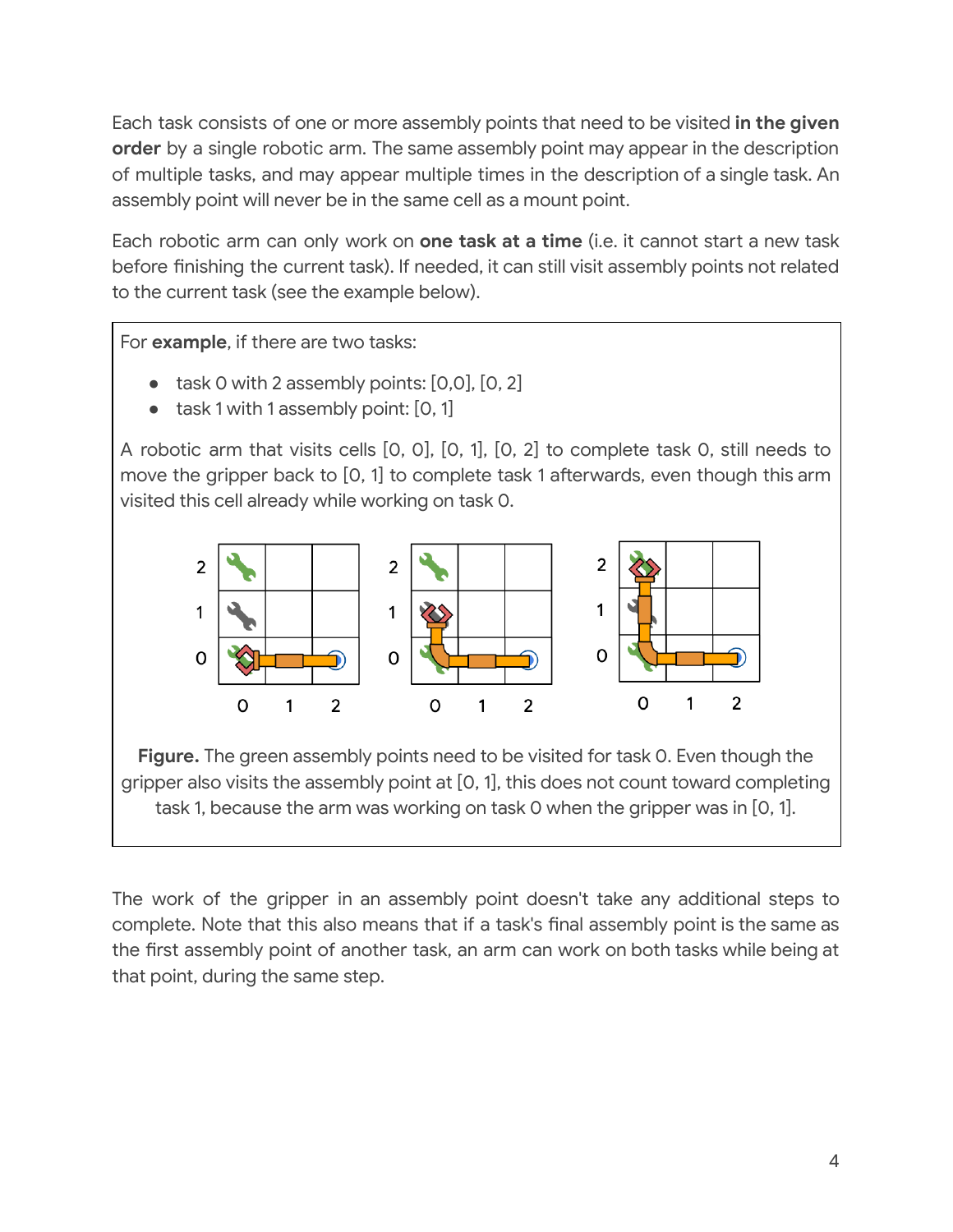For **example**, with the following tasks:

- task 0 with 2 assembly points:  $[0, 0]$ ,  $[0, 1]$
- task 1 with 1 assembly point: [0, 1]
- task 2 with 1 assembly point:  $[0, 1]$
- task 3 with 2 assembly point:  $[0, 1]$ ,  $[0, 2]$

A single arm mounted at [1, 0] can finish all those tasks in 3 steps, first visiting the cell [0,0], then [0,1], then [0,2].



**Figure.** The arm works on task 0 first. In **step 0**, the arm moves the gripper from [1, 0] to [0,0], which is the first assembly point needed for task 0. In step 1, the arm moves the gripper to [0, 1], completing task 0. The arm then works on task 1, which is immediately completed because the gripper is already in the cell [0, 1], which is the only assembly point needed for task 1. The arm then works on task 2, which is similarly immediately completed. Finally the arm then works on task 3. In **step 2**, the arm expands to  $[0, 2]$  and finishes task 3.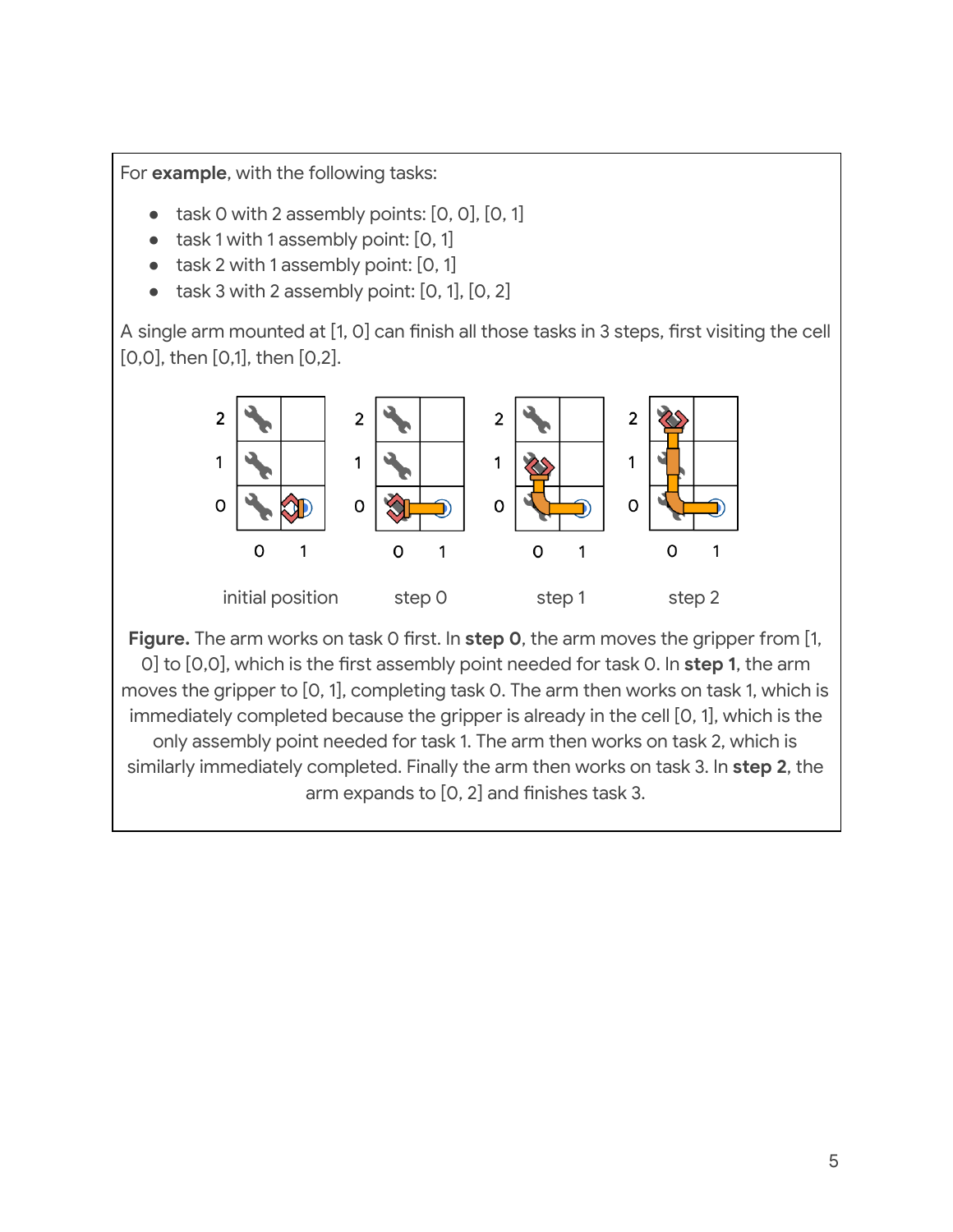## Input data set

#### File format

Each input data set is provided in a plain text file. The file contains only ASCII characters with lines ending with a single '\n' character (also called "UNIX-style" line endings). When multiple numbers are given in one line, they are separated by a single space between each two numbers.

The first line of the data set contains:

- an integer *W* (*1 ≤W≤ 10 3* ) the width of the assembly workspace (number of columns),
- an integer *H* (*1 ≤H≤ 10 3* ) the height of the assembly workspace (number of rows),
- an integer *R* (*1 ≤R≤ 10 2* ) the number of robotic arms available,
- an integer *M* (*R≤M≤ 10 3* ) the number of mount points,
- an integer *T* (*1 ≤T≤ 10 3* ) the number of tasks available, and
- an integer *L* (*1 ≤L ≤ 10 4* ) the number of total steps for the assembly process.

This is followed by *M* lines describing the mount points. Each such line contains integers *x* (*0≤ x <W*) and *y* (*0≤y<H*) describing the coordinates of the mount points. A cell can have at most one mount point.

This is followed by *T* sections describing the tasks. Each task is described in two lines. The first line describing each task contains:

- an integer *S* (*1 ≤S≤ 10 6* ) the score awarded for nishing the task,
- an integer *P* (*1 ≤P≤ 10 3* ) the number of assembly points of this task.

The second line describing the task contains 2  $\bm{P}$  integers  $\bm{x}_o,\ \bm{y}_o,\ \bm{x}_r,\ \bm{y}_r$  ...,  $\bm{x}_{\bm{P-1}}$ ,  $\bm{y}_{\bm{P-1}}$ (0≤x<sub>i</sub><W, 0≤y<sub>i</sub><H) – the coordinates of the assembly points in order, the first assembly point having the coordinates [ $x_o$ ,  $y_o$ ] and the last assembly point having the coordinates [*xP-1* , *yP-1* ].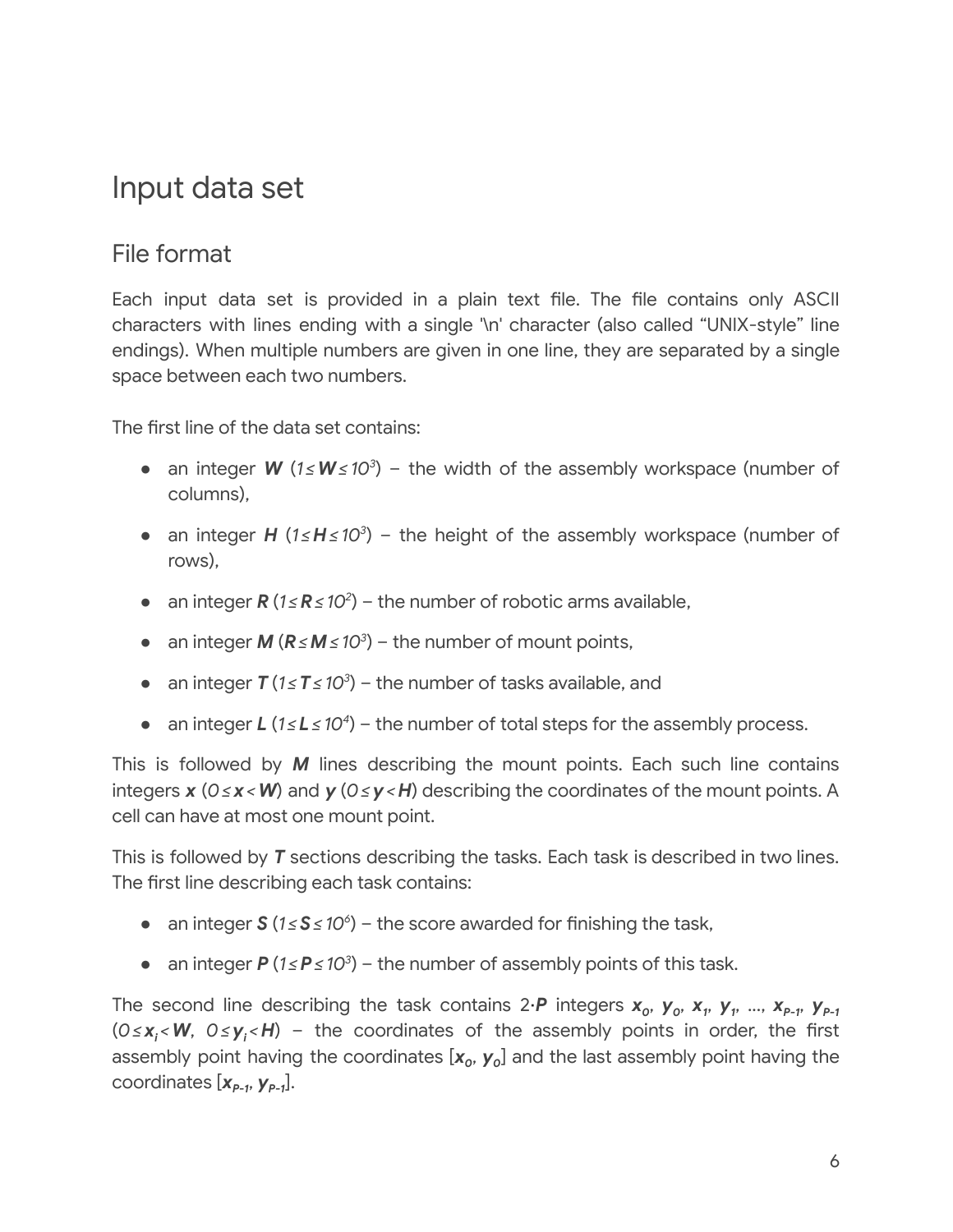#### Example

**Note that the example input le below contains extra blank lines for clarity, the input les in the Judge System don't contain blank lines.**

| Input file     | Description                                                                                               |
|----------------|-----------------------------------------------------------------------------------------------------------|
| 5 4 2 3 3 5    | The workspace is 5 cells wide, 4 cells high, there are 2 arms and 3<br>mount points, 3 tasks and 5 steps. |
| $1\quad1$      | Mount point in cell [1, 1].                                                                               |
| 1 <sub>3</sub> | Mount point in cell [1, 3].                                                                               |
| 3 <sub>2</sub> | Mount point in cell [3, 2].                                                                               |
| 10 2           | Task 0 is worth 10 score points with 2 assembly points:                                                   |
| 2 3 3 3        | $[2, 3]$ and $[3, 3]$                                                                                     |
| 5 <sub>1</sub> | Task 1 is worth 5 score points with 1 assembly point:                                                     |
| 4 0            | [4, 0]                                                                                                    |
| $1\quad1$      | Task 2 is worth 1 score point with 1 assembly point:                                                      |
| 3 <sub>3</sub> | [3, 3]                                                                                                    |
|                |                                                                                                           |

 $W = 5$ 



Figure. The example input above corresponds to this configuration of the assembly workspace.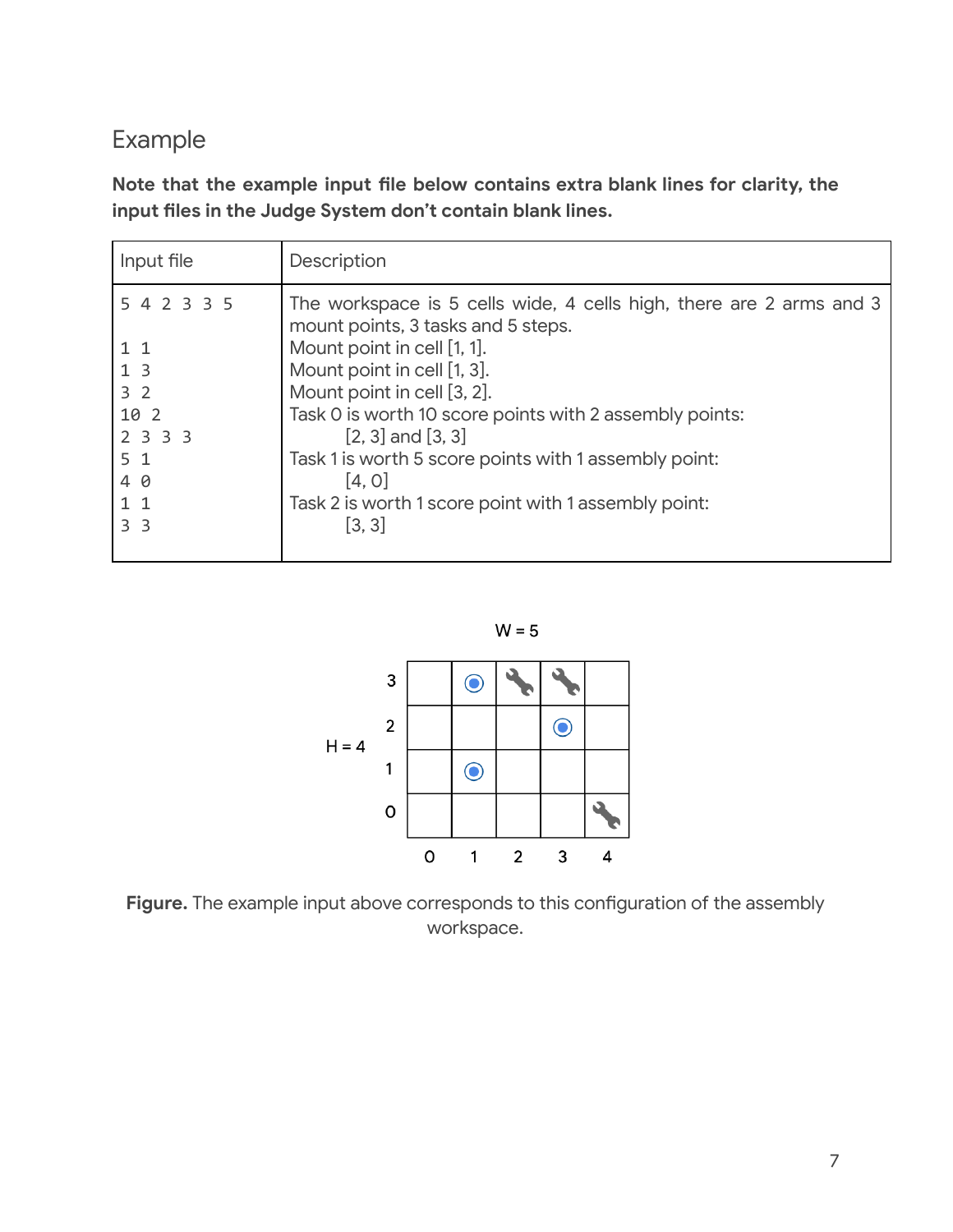## Submissions

#### File format

Your submission describes where the robotic arms are installed and how they are used.

The submission file must start with a line containing the number  $A$  ( $0 < A \le R$ ) of robotic arms you want to use.

This is followed by *A* sections describing each robotic arm. Each section must consist of three lines. The first line must contain:

- two integers *x* (*0≤ x <W*) and *y* (*0≤y<H*) describing the coordinates of the mount point where the robotic arm is installed,
- an integer *Z* (*1 ≤Z≤T*) the number of tasks the robotic arm completes, and
- an integer *K* (*1 ≤K≤L*) the number of instructions for the robotic arm.

The second line must contain *Z* 0-based indices of tasks the robotic arm should work on. The tasks must be given in the order the robotic arm works on them. (The robotic arm needs to visit all assembly points of the first task, then the second task, and so on in that order.)

The third line must contain *K* space-separated instructions for the robotic arms. The following instructions are available:

- $\bullet$  R move the gripper one cell right, i.e. increasing the column by 1,
- $\bullet$  L move the gripper one cell left, i.e. decreasing the column by 1,
- $\bullet$  U move the gripper one cell up, i.e. increasing the row by 1,
- $\bullet$  D move the gripper one cell down, i.e. decreasing the row by 1, and
- $\bullet$   $\mathsf{W}-$  wait for one step.

Note that each robotic arm has to be installed at a mount point and no two robotic arms can be installed at the same mount point. No two robotic arms can work on the same task.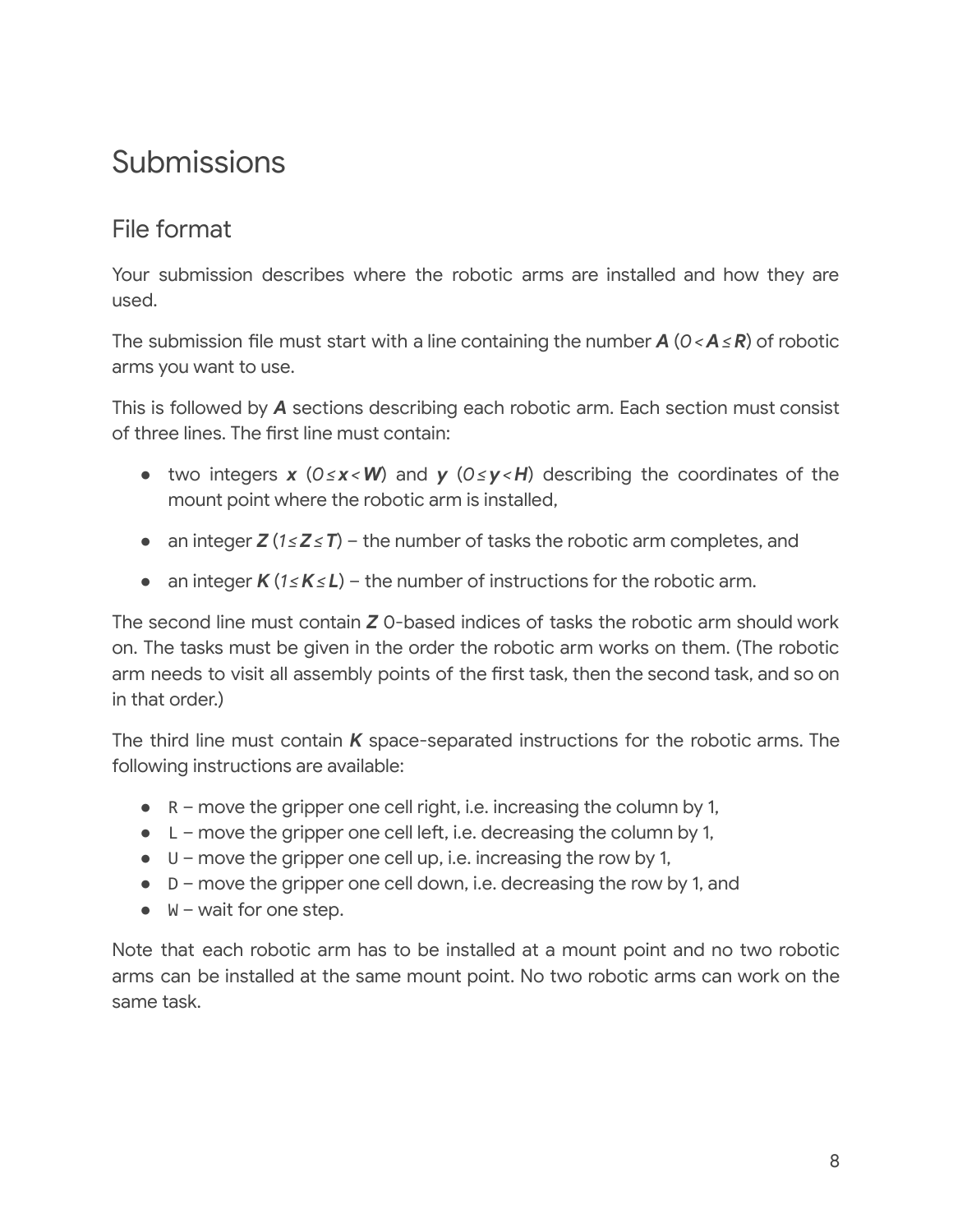#### Example

**Note that the example le below contains extra blank lines for clarity, the submission les sent to the Judge System cannot contain blank lines.**

| Submission file                                       | Description                                                                                                                                                                                                                                                                                                                                                                                                                                                           |
|-------------------------------------------------------|-----------------------------------------------------------------------------------------------------------------------------------------------------------------------------------------------------------------------------------------------------------------------------------------------------------------------------------------------------------------------------------------------------------------------------------------------------------------------|
| 1115<br>0<br>URWUR<br>1 3 1 4<br>2<br>$R$ $R$ $I$ $I$ | 2 robotic arms are used<br>arm mounted at [1, 1] working on 1 task with 5 commands<br>the arm only works on task 0<br>the arm gripper moves Up, Right, Waits, and then moves Up,<br>Right; visiting cells: [1, 2], [2, 2], [2, 2], [2, 3], [3, 3]<br>arm mounted at [1, 3] working on 1 task with 4 commands<br>the arm only works on task 2<br>the arm gripper moves Right, Right and contracts by going Left,<br>Left visiting cells [2, 3], [3, 3], [2, 3], [1, 3] |